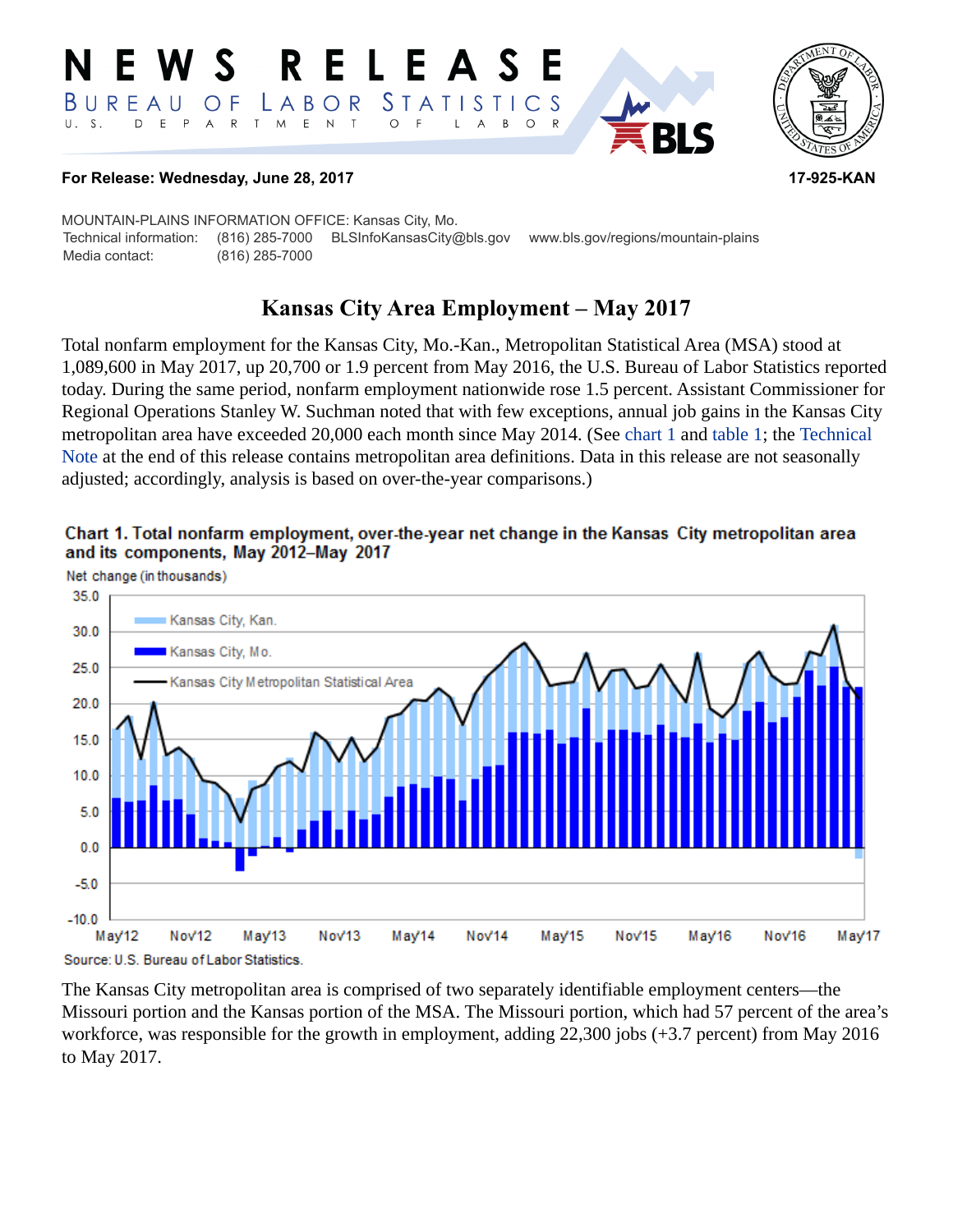Professional and business services had the largest employment increase in the metropolitan area, adding 12,700 jobs since May 2016, with job growth concentrated on the Missouri side of the MSA (+11,700). This supersector's 6.9-percent rate of local job growth compared to the national gain of 3.1 percent.

Employment in trade, transportation, and utilities rose by 3,900 from May 2016 to May 2017. Both portions of the MSA contributed to the expansion, as the Missouri portion added 2,300 jobs and the Kansas portion gained 1,600 jobs. The 1.9-percent rate of local job growth was nearly four times the national rate of 0.5 percent.

Three other supersectors added more than 1,000 jobs each since May 2016. The education and health services supersector added 2,600 jobs in the local area, with the Missouri portion adding 2,400 of the jobs. Locally, employment in this supersector increased 1.7 percent compared to the national rate of 2.3 percent. Employment in leisure and hospitality rose by 2,500 over the year in the local area with all of the gains in the Missouri portion of the MSA (+5,600). The 2.3-percent rate of local job growth in this supersector was similar to the national rate of 2.1 percent. Government employment increased by 1,200, a 0.8-percent rise compared to the nationwide increase of 0.4 percent.

Two supersectors registered employment declines from May 2016 to May 2017. Mining, logging, and construction employment declined by 2,700, a 5.6-percent loss, as both portions of the MSA had job losses. The information supersector shed 1,100 jobs, a 5.6-percent decline locally compared to a nationwide decrease of 0.7 percent.

## **Metropolitan area employment data for June 2017 are scheduled to be released on Friday, July 21, 2017.**

## **Technical Note**

<span id="page-1-0"></span>This release presents nonfarm payroll employment estimates from the Current Employment Statistics (CES) program. The CES survey is a Federal-State cooperative endeavor between State employment security agencies and the Bureau of Labor Statistics.

**Definitions**. Employment data refer to persons on establishment payrolls who receive pay for any part of the pay period which includes the 12th of the month. Persons are counted at their place of work rather than at their place of residence; those appearing on more than one payroll are counted on each payroll. Industries are classified on the basis of their principal activity in accordance with the 2012 version of the North American Industry Classification System.

**Method of estimation**. The employment data are estimated using a "link relative" technique in which a ratio (link relative) of current-month employment to that of the previous month is computed from a sample of establishments reporting for both months. The estimates of employment for the current month are obtained by multiplying the estimates for the previous month by these ratios. Small-domain models are used as the official estimators for approximately 39 percent of CES published series which have insufficient sample for direct sample-based estimates.

**Annual revisions.** Employment estimates are adjusted annually to a complete count of jobs, called benchmarks, derived principally from tax reports which are submitted by employers who are covered under state unemployment insurance (UI) laws. The benchmark information is used to adjust the monthly estimates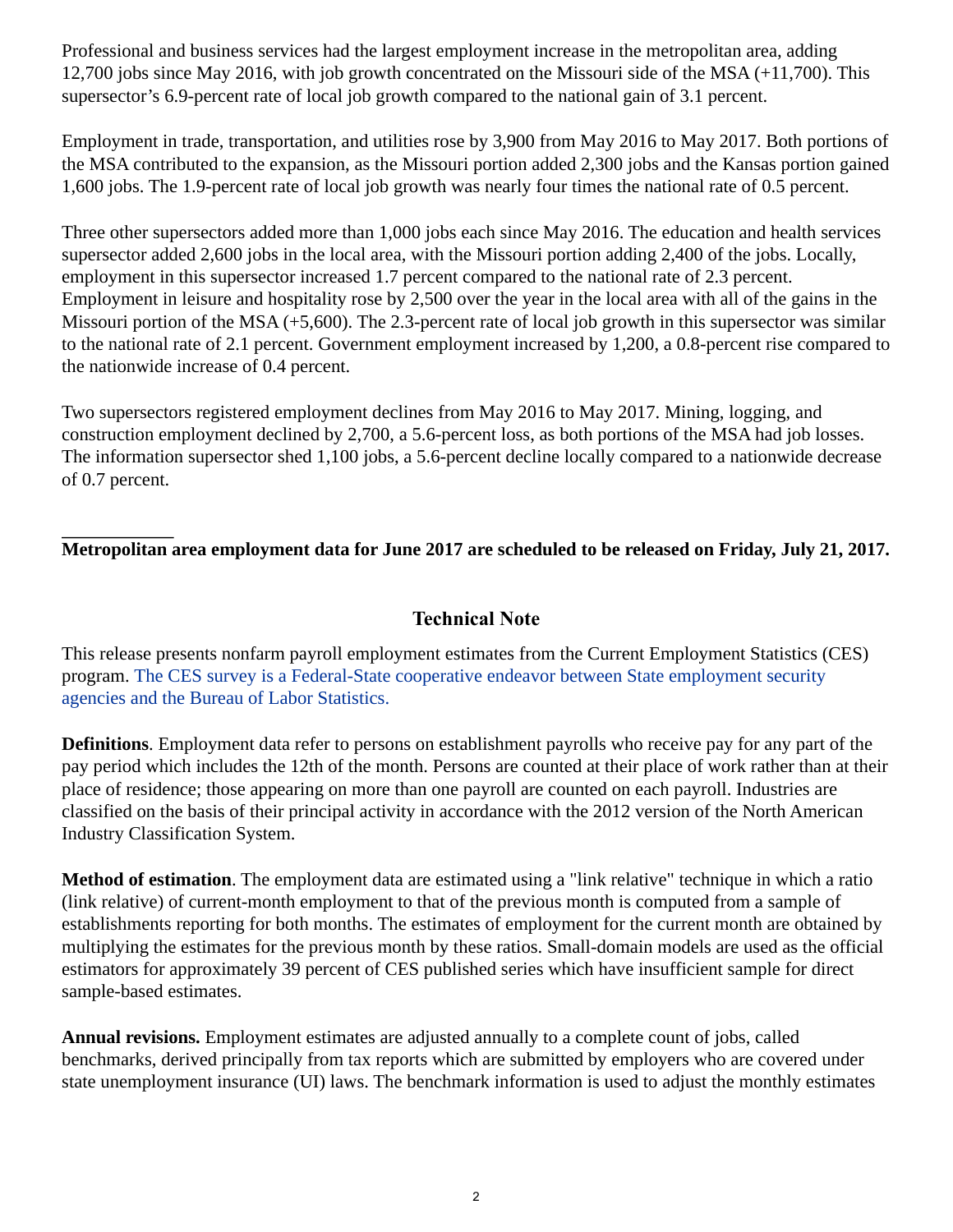between the new benchmark and the preceding one and also to establish the level of employment for the new benchmark month. Thus, the benchmarking process establishes the level of employment, and the sample is used to measure the month-to-month changes in the level for the subsequent months.

**Reliability of the estimates.** The estimates presented in this release are based on sample survey, administrative data, and modeling and, thus, are subject to sampling and other types of errors. Sampling error is a measure of sampling variability--that is, variation that occurs by chance because a sample rather than the entire population is surveyed. Survey data are also subject to nonsampling errors, such as those which can be introduced into the data collection and processing operations. Estimates not directly derived from sample surveys are subject to additional errors resulting from the special estimation processes used. The sums of individual items may not always equal the totals shown in the same tables because of rounding.

**Employment estimates**. Measures of sampling error are available for metropolitan areas or metropolitan divisions upon request. Measures of sampling error for states down to the supersector level are available on the BLS website at [www.bls.gov/sae/790stderr.htm](https://www.bls.gov/sae/790stderr.htm). Information on recent benchmark revisions is available online at [www.bls.gov/sae/benchmark2017.pdf.](https://www.bls.gov/sae/benchmark2017.pdf)

**Area definitions.** The substate area data published in this release reflect the standards and definitions established by the U.S. Office of Management and Budget on July 15, 2015. A detailed list of the geographic definitions is available at [www.bls.gov/lau/lausmsa.htm.](https://www.bls.gov/lau/lausmsa.htm)

**The Kansas City, Mo.-Kan., Metropolitan Statistical Area (MSA)** includes Bates, Caldwell, Cass, Clay, Clinton, Jackson, Lafayette, Platte, and Ray Counties in Missouri; Johnson, Leavenworth, Linn, Miami, and Wyandotte Counties in Kansas.

**The Kansas City, Mo., portion** includes Bates, Caldwell, Cass, Clay, Clinton, Jackson, Lafayette, Platte, and Ray Counties in Missouri.

**The Kansas City, Kan., portion** includes Johnson, Leavenworth, Linn, Miami, and Wyandotte Counties in Kansas.

### **Additional information**

More complete information on the technical procedures used to develop these estimates and additional data appear in *Employment and Earnings*, which is available online at [www.bls.gov/opub/ee/home.htm](https://www.bls.gov/opub/ee/home.htm). Industry employment data for states and metropolitan areas from the Current Employment Statistics program are also available in the above mentioned news releases and from the Internet at [www.bls.gov/sae/790stderr.htm](https://www.bls.gov/sae/790stderr.htm).

Information in this release will be made available to sensory impaired individuals upon request. Voice phone: (202) 691-5200; Federal Relay Service: (800) 877-8339.